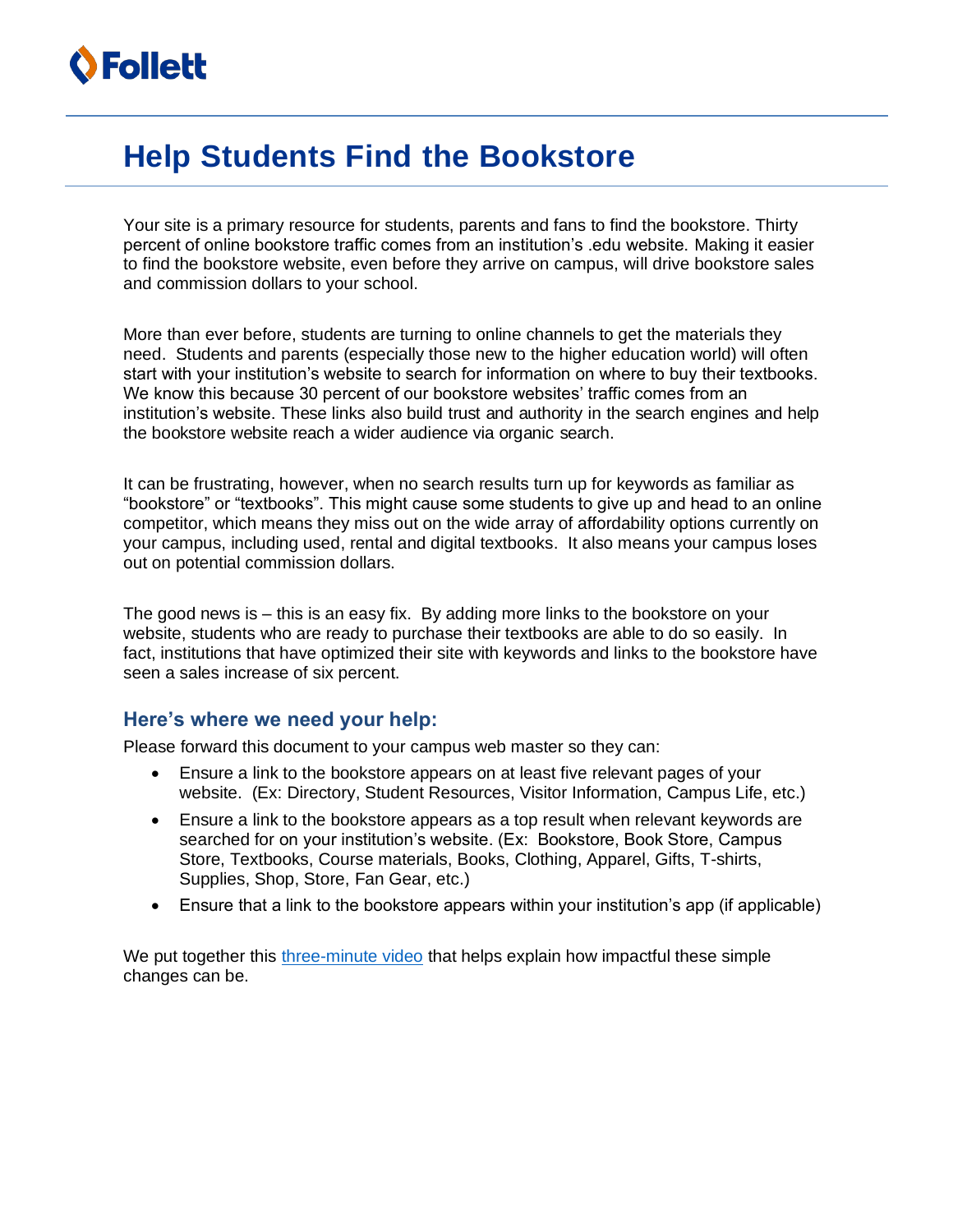

### **In This Guide:**

- ✓ [Site-wide Linking](#page-1-0)
- ✓ [Homepage Linking](#page-1-1)
- ✓ [Relevant Page Linking](#page-1-2)
- ✓ [Contextual Linking](#page-2-0)
- ✓ [Site Search](#page-3-0)
- ✓ [Native App Linking](#page-3-1)
- ✓ [Best Practices](#page-3-2)

### <span id="page-1-0"></span>**Site-wide Linking**

Make sure that a link to the bookstore appears on every page of your site. It's best to place a link to the bookstore in the site navigation and in the footer, but placement could be made anywhere on the page.

**!** Don't forget to add links to the bookstore in the navigation and footer of any subdomains you may have. A subdomain is an additional part to your main domain name, and school's sometimes use them for graduate schools, individual department sites, or athletic sites.

Domain: yourschool.com

Subdomain: law.yourschool.com subdomain domain

### <span id="page-1-1"></span>**Homepage Linking**

A prominent link on the homepage of your site, especially before the start of classes, will help students and parents find the bookstore when they need it.

**!** Include a link on your school homepage and on the homepages of any subdomains.

### <span id="page-1-2"></span>**Relevant Page Linking**

Relevant pages are pages where a visitor is naturally inclined to look for a link to the bookstore. Be sure to include a link to the bookstore site on all relevant pages on your site.

Here are some examples of school pages that frequently contain links to the bookstore:

- o Directory
- o Index
- o Student Resources/Resources
- o About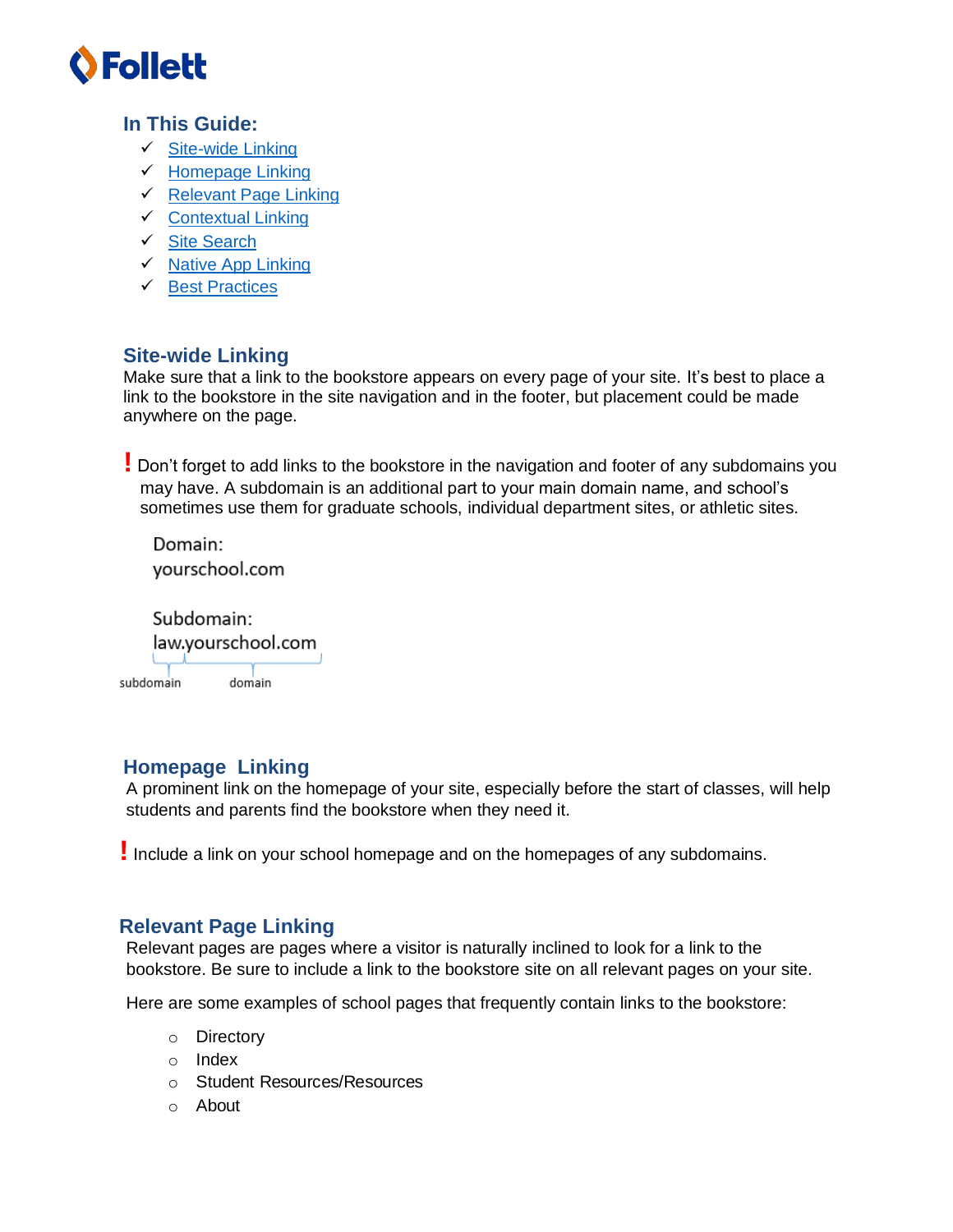# **O** Follett

- o Visitor Info/Information
- o Maps/Directions
- o Tours
- o Student Resources/Campus Life
- o Textbooks/Course Materials
- o Alumni
- o Financial Aid
- o Shop(ping)
- o Admissions
- o Departments
- o Athletics
- o Faculty
- o Schedules
- o Registration
- o Graduate Studies
- o Campus Life

**!** In cases where the Alumni Association, or another affiliated group, maintains their own separate website, reach out to see if a link to the bookstore can be added to their site. It will help drive sales on the website that lead to commissions for your school.

### <span id="page-2-0"></span>**Contextual Linking**

A contextual link is clickable text that is found within your site's content. When a bookstore keyword is used in the content of your site, it can be linked to a relevant bookstore page.

Here are some examples of words you may already have in your site's content that can be linked to the bookstore:

- o bookstore (& any instance of the full bookstore name)
- o campus store
- o textbooks
- o course materials
- o books
- o clothing
- o apparel
- o t-shirts
- o sweatshirts
- o shop
- o store
- o fan gear

**!** Try to link text that includes your school or mascot name. For example: <school name> t-shirts, <school mascot> t-shirts, <school abbreviation> t-shirts, etc.